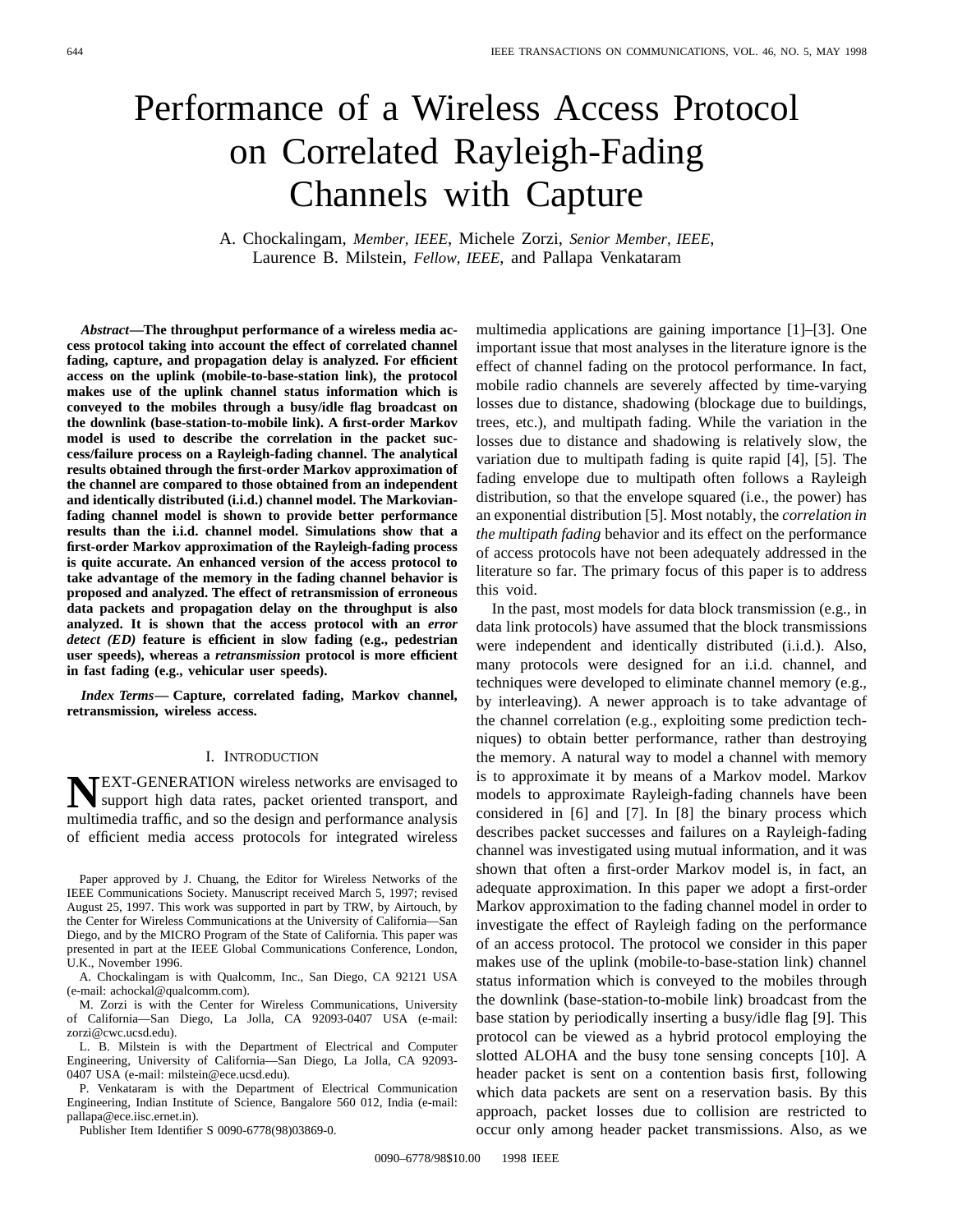will see, capture conditions [11] are better handled in this protocol by allowing the base station to send a nonbinary feedback to identify the successful mobile in the event of capture among simultaneous header packet transmissions from multiple mobiles.

The access protocol is described in Section II. The fading channel model, the packet success/failure process, and the parameters of the Markov approximation of the channel are presented in Section III. The throughput performance of the protocol is analyzed in Section IV, assuming instantaneous and error-free feedback. We also propose and analyze an enhanced version of the protocol—called the protocol with an *error detect (ED)* feature—which attempts to improve the performance by exploiting the memory in the fading channel behavior. The strategy here is that a user, upon packet error events being detected in its ongoing message transmission, is advised by the base station to abort the transmission and attempt later. This scheme is expected to give good results in the presence of significant channel burstiness, as it avoids insisting on transmission in slots which are likely to be in error, and lets other users (whose channel conditions might be good) access the channel. However, in the presence of rapidly varying channels, which result in low correlation between errors in consecutive slots, the strategy of the *ED* protocol may be too wasteful, as it effectively reduces the message length and therefore decreases the overall efficiency. Another classic way of recovering errors in packet transmission is through *retransmission*. We analyze a parameterized retransmission strategy at the media access layer to recover erroneous data packets. In Section V we analyze the performance of these protocols when the feedback is not instantaneous; that is, when the delays due to propagation and processing are larger than the slot duration. Such scenarios are typical in high data rate wireless systems. Section VI provides the conclusions.

#### II. WIRELESS ACCESS PROTOCOL

The operation of the wireless access protocol considered in this section (we will refer to it as the *basic* protocol) is described as follows. The uplink (mobile-to-base-station link) channel is slotted to one packet duration. Transmission attempts are made by the mobiles only at the slot boundaries. Each message generated at the mobiles consists of two segments, namely, the *header segment* and the *data segment*. The header segment is one packet in length. It carries control information such as destination address, number of packets in the data segment, etc. The data segment represents the actual traffic. It consists of a random number of data packets. A *busy/idle flag* indicating the activity on the uplink is made available to the mobiles at the beginning of each slot. This flag is broadcast by the base station, once every slot, on the downlink (base-station-to-mobile link).

According to the *basic* protocol, once a mobile receives a message to be delivered to the base station, it first checks the status of the received busy/idle flag. If the flag is set to busy, the mobile refrains from making a transmission attempt. If the flag is set to idle, then the mobile makes a transmission attempt by first sending the header packet on the uplink slot.

If the header packet is received successfully (without packet loss due to collision or fading), the base station broadcasts the ID of the successful mobile (capturing mobile in the event of collision among header packets from different mobiles), and sets the flag to busy for the  $k$  subsequent slots, where  $k$  is the number of packets in the successful mobile's data segment. This allows only the successful mobile to send all of its data packets continuously in those  $k$  slots. The base station resets the flag back to the idle status once the message transmission is completed. On the other hand, if the header packet is lost (due to collision or fading), the base station will not respond with a busy flag, but will continue sending the idle flag. This is an indication to the mobile that the header packet was lost, and so it has to reschedule the transmission attempt to a later time.

It can be seen that the packet transmissions, as per the above feedback mechanism (when error-free), can experience fading, interference, and noise during header transmission, whereas during data transmission only fading and noise (no interference) are experienced. Thus, in the case of error-free feedback to all mobiles, collisions and hence capture are possible only during the header packet transmission and not during the transmission of data packets. However, errors in the busy/idle flag reception would result in collisions, and hence packet losses, during the transmission of data packets as well.

#### III. CORRELATED FADING CHANNEL MODEL

In order to analyze the performance of the access protocol in the presence of fading, we consider a frequency-nonselective (flat) multipath-fading channel whose analytical model is described in the following. In the literature the flat-fading channel is modeled as a multiplicative complex function  $\alpha(t)$ which is adequately described as a random process. A popular model considers a complex Gaussian random process with a given mean and covariance function [5]. On the time scale of the fading variations, the process can be considered as stationary. Therefore, with no loss in generality, we will normalize its power to one. The real and imaginary axes can be chosen so that the mean  $\mu = E[\alpha(t)]$  is real. Also, we consider the covariance function, defined as

$$
K(\tau) = E[(\alpha(t+\tau) - \mu)^*(\alpha(t) - \mu)].
$$
 (1)

Note that if  $\mu = 0$ , the envelope of  $\alpha(t)$  is Rayleigh-distributed for any  $t$ , and the envelope squared has an exponential distribution. When  $\mu > 0$ , the resulting fading envelope is Rician-distributed and accounts for the presence of a line-ofsight (LOS) component. When the LOS component is absent, or has negligible power, the Rician model degenerates into the Rayleigh one.

In a widely accepted model the Gaussian process is assumed to have a bandlimited nonrational spectrum given by [5]

$$
S(f) = S(0) \left[ 1 - \left(\frac{f}{f_D}\right)^2 \right]^{-1/2}, \quad \text{for } |f| < f_D \quad (2)
$$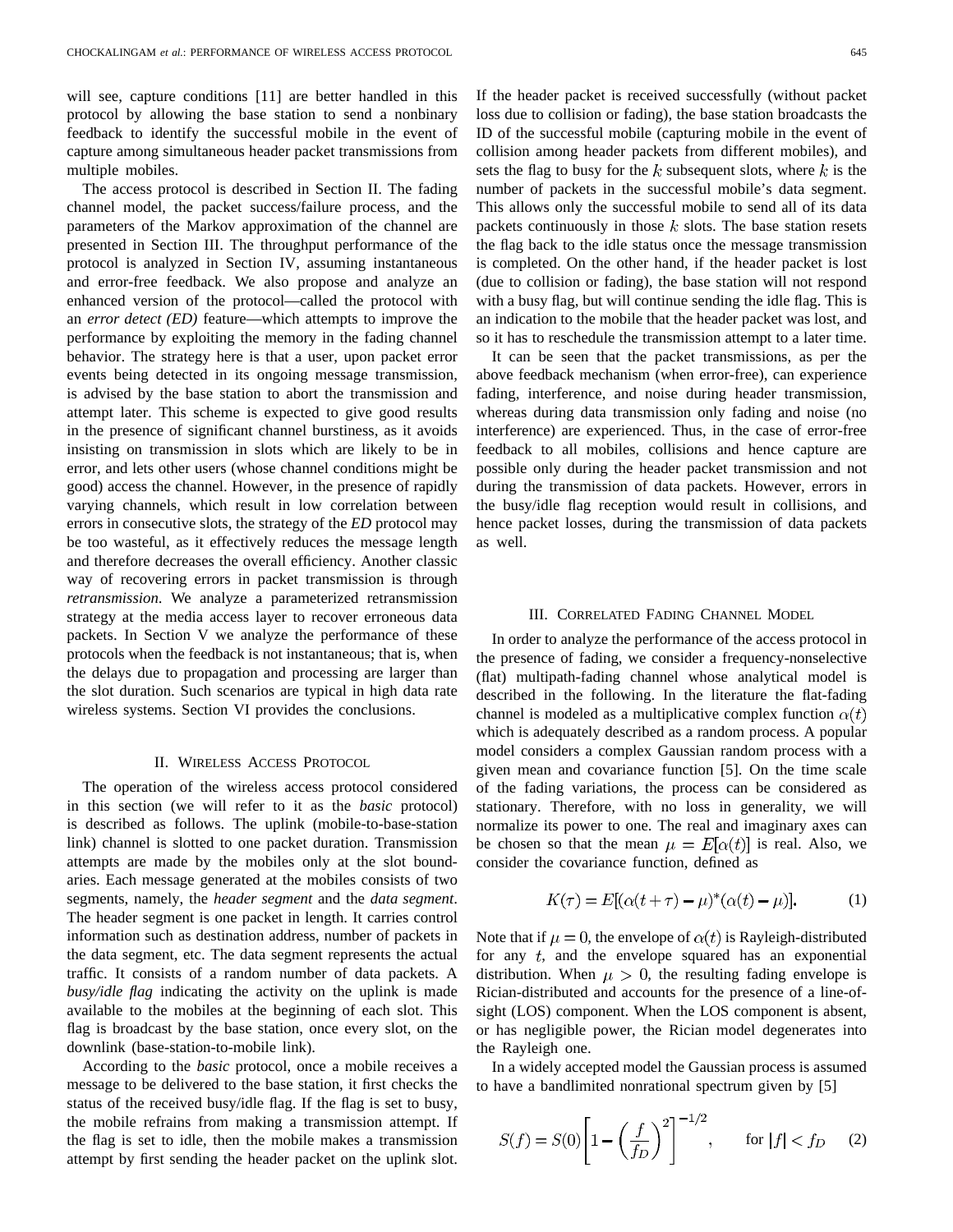and zero otherwise, where  $f_D = V/\lambda$  is the Doppler bandwidth, V is the mobile speed, and  $\lambda$  is the carrier wavelength. This spectrum corresponds to the covariance function

$$
K(\tau) = J_0(2\pi f_D|\tau|)
$$
 (3)

whose physical meaning has been investigated in [4] and [5].  $J_0(\cdot)$  is the Bessel function of the first kind and of zeroth order. Note that the correlation properties of the fading process depend only on  $f_D|\tau|$ . When  $f_D|\tau|$  is small (e.g., <0.1), the process is very correlated ("slow" fading); on the other hand, for larger values of  $f_D|\tau|$  (e.g., >0.2), successive samples of the channel are almost independent ("fast" fading). For high data rates (i.e., small  $\tau$ ), the fading process can typically be considered as slowly varying, at least for the usual values of the carrier frequency (900–1800 MHz) and for typical mobile speeds, so that the dependence between transmissions of consecutive packets of data cannot be neglected. In particular, the assumption that the successes/failures of data packets constitute an i.i.d. process is far from reality and may lead to incorrect results when used to evaluate the performance of wireless access protocols. Another approach, which accounts for dependence, is as follows.

The packet success/failure process is modeled as the outcome of a comparison of the instantaneous signal-to-noise ratio (SNR) to a threshold value  $SNR_t$ : if it is above the threshold, the packet is successfully decoded with probability one; otherwise, the packet is lost with probability one. If  $F$  is the value of the *fading margin*, the instantaneous SNR (taking into account the effect of fading) is given by  $SNR<sub>t</sub>F|\alpha^2(t)|$ . Hence, the binary process that describes packet successes/failures on the channel  $\beta_i$  can be obtained by quantization of the squared magnitude of the complex Gaussian description with the threshold  $1/F$ , i.e.,

$$
\beta_j = \begin{cases} 0, & \text{if } v_j^2 > 1/F \\ 1, & \text{if } v_j^2 \le 1/F \end{cases}
$$
 (4)

where  $v_i = |\alpha(jT)|$  is the amplitude of the fading envelope at time  $jT$ , T is the packet duration, and "1" stands for a packet failure. We describe the above success/failure process on a mobile radio channel by a first-order Markov model. The parameters of the Markov model can be determined based on the fading model and the characteristics of the communications scheme. The transition probability matrix that describes the channel is given by

$$
\mathbf{M}_c = \begin{pmatrix} p & 1-p \\ 1-q & q \end{pmatrix} \tag{5}
$$

where p and  $1-q$  are the probabilities that the packet transmission in slot  $j$  is successful, given that the transmission in slot  $j-1$  was successful or unsuccessful, respectively. Given the matrix  $M_c$ , the channel model is completely characterized. In particular, the steady-state probability  $P_E$  that a packet error occurs due to fading and noise is

$$
P_E = \frac{1-p}{2-p-q}.\tag{6}
$$

Also, note that  $(1 - q)^{-1}$  represents the average length of a burst of errors, which is described by a geometric random variable. The parameters of the above Markov model can be found as [8]

$$
P_E = 1 - e^{-1/F} \tag{7}
$$

$$
q = 1 - \frac{Q(\theta, \rho\theta) - Q(\rho\theta, \theta)}{e^{1/F} - 1}
$$
 (8)

where

$$
\theta = \sqrt{\frac{2/F}{1 - \rho^2}}.\tag{9}
$$

 $\rho = J_0(2\pi f_D T)$  is the correlation coefficient of two successive samples of the complex amplitude of a fading channel with Doppler frequency  $f_D$  taken T seconds apart,  $f_D T$  is the normalized Doppler bandwidth, and

$$
Q(x,y) = \int_{y}^{\infty} e^{-\frac{(x^2 + w^2)}{2}} I_0(xw)w \, dw \tag{10}
$$

is the Marcum Q function. In (10)  $I_0$  is the modified Bessel function of the first kind and of zeroth order. The Markov parameter  $p$  can be obtained using (8) and (7) in (6). By choosing different values of  $f<sub>D</sub>T$ , we can establish fading channel models with different degrees of correlation in the fading process.

#### *A. Header Packet Capture Probability*

Header packets from different mobiles can collide in a slot and the probability of capture under such conditions needs to be computed to carry out the throughput analysis. Consider simultaneous header packet transmissions from  $n$  different mobiles in a slot, where the signal from user  $j$  is received at the base station with power  $\alpha_j^2$ ,  $j = 1, 2, \dots, n$ . As stated earlier, in a multipath fading environment and in the absence of a LOS component, the  $\alpha_i$ 's are Rayleigh-distributed and the  $\alpha_i^2$ 's are exponentially distributed. Capture is said to occur in favor of user  $i$  if

$$
\alpha_i^2 > B \left[ \sum_{j=1, j \neq i}^n \alpha_j^2 + N_0 \right] = B \left[ \sum_{j=1, j \neq i}^n \alpha_j^2 \right] + \frac{1}{F} \quad (11)
$$

where  $B$  is defined as the capture threshold and  $N_0$  is the noise power.<sup>1</sup> From [12], the probability that there is a header packet success when  $n$  simultaneously colliding header packet transmissions are present in a slot,  $p_s^{(n)}$  can be found as

$$
p_s^{(n)} = ne^{-1/F} \left(\frac{1}{1+B}\right)^{n-1}.
$$
 (12)

From (12), there is no capture when  $B \to \infty$  (i.e.,  $p_s^{(n)} = 0$ for  $n > 1$ ). Also,  $B = 1$  corresponds to an idealized perfect capture condition [11].

<sup>1</sup>Note that, since in our model all powers are normalized so that  $E[\alpha_j^2] =$  $1 \forall j$ ,  $1/N_0$  is the average SNR and  $1/(BN_0)$  is the uplink fading margin.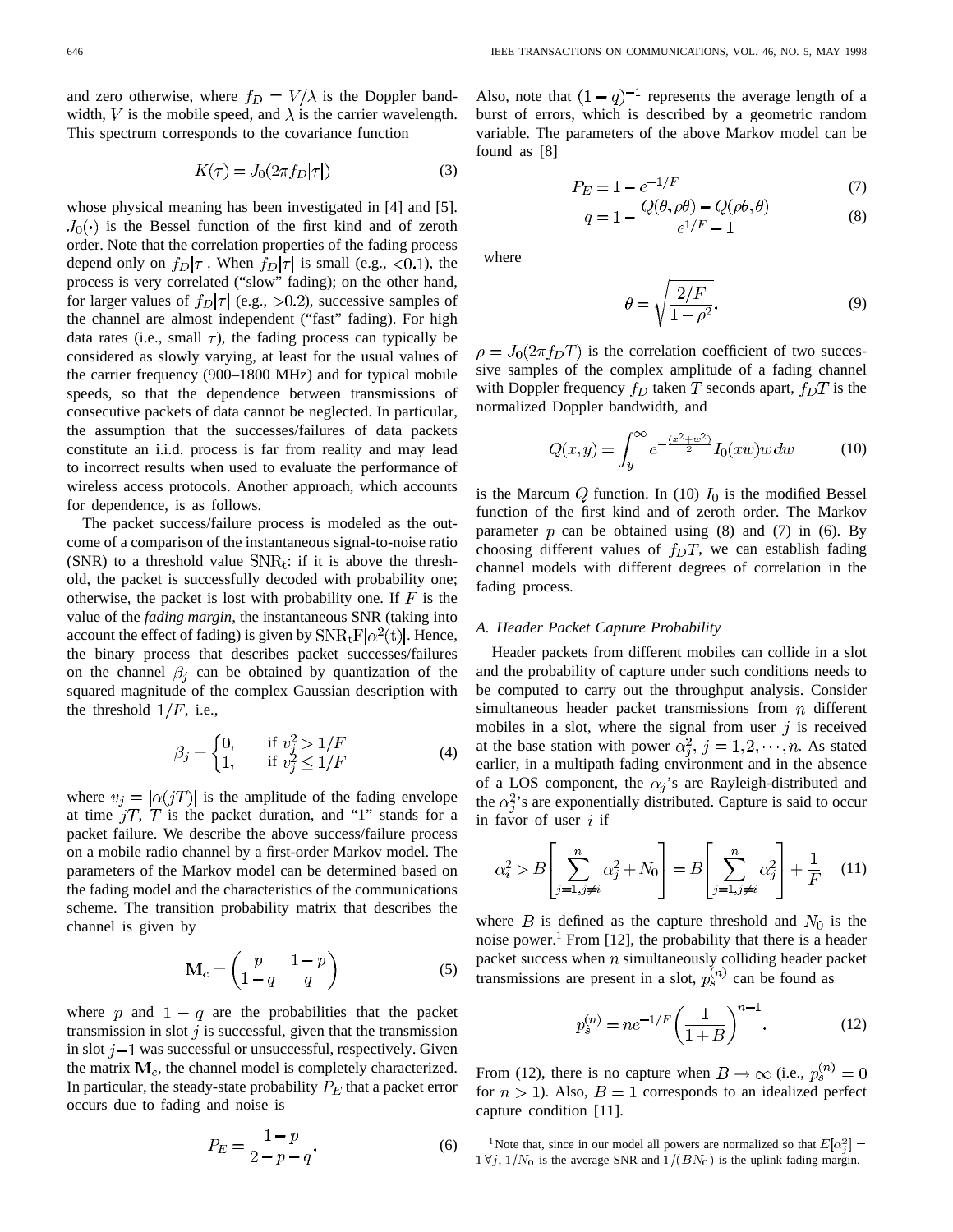# IV. THROUGHPUT ANALYSIS

To analyze the system throughput, we initially assume that the feedback from the base station (busy/idle flag and the successful mobile ID) on the downlink is received instantaneously and error-free by all mobiles. In the subsequent analysis in Section V we will relax the instantaneous feedback assumption. The error-free feedback assumption is reasonable because the feedback consists of only a few bits, which can be provided with adequate error protection. We also make the following assumptions on the message arrival process and the message length distribution: 1) the message arrival process at each mobile is Bernoulli with rate  $\lambda$  per slot (i.e., there are no arrivals or one arrival with probabilities  $1 - \lambda$  and  $\lambda$ , respectively) and 2) the length of the data segment of the message (not including the header packet)  $k$ , measured in integer number of packets, follows a geometric distribution with parameter  $g_d$  ( $0 < g_d < 1$ ) and probability mass function

$$
P[k = y] = \begin{cases} ga(1 - ga)^{y-1}, & y = 1, 2, 3, \cdots \\ 0, & \text{otherwise.} \end{cases}
$$
(13)

For the Bernoulli arrival process, the probability that  $n$  out of N mobile users  $(0 \le n \le N)$  make a transmission attempt in a slot  $p_n$  is given by

$$
p_n = \binom{N}{n} \lambda^n (1 - \lambda)^{N - n}.\tag{14}
$$

We first analyze the performance of the *basic* protocol described in Section II. Later, we extend the analysis to both an enhanced version of the protocol with an *ED* feature that attempts to exploit the channel memory for better performance, as well as a *retransmission* protocol to recover erroneous data packets.

#### *A. Basic Protocol Performance*

Based on the assumptions described above, the evolution of the *basic* protocol on a Markovian channel can be tracked by means of a Markov chain with a finite number of states. An adequate state space consists of just five states describing the system status in a slot, namely: 1) idle  $(I)$ ; 2) header packet success  $(H_s)$ ; 3) header packet failure  $(H_f)$ ; 4) data packet success  $(D_s)$ ; and 5) data packet failure  $(D_f)$ . Once the state transition probabilities of the chain  $P_{ij}$ ,  $i, j \in \Omega$ , where  $\Omega$ is the state space, are determined, the steady-state probability vector  $\pi$  is given by the solution of the equations

$$
\pi = \pi \mathbf{P}, \qquad \sum_{j \in \Omega} \pi_j = 1. \tag{15}
$$

The state transition probability matrix for the *basic* protocol  $P_{\text{basic}}$  can be written as

$$
\mathbf{P}_{\text{basic}} = \begin{bmatrix} X_0 & X_1 & X_2 & 0 & 0 \\ 0 & 0 & 0 & p' & 1 - p' \\ X_0 & X_1 & X_2 & 0 & 0 \\ g_d X_0 & g_d X_1 & g_d X_2 & X_3 & X_4 \\ g_d X_0 & g_d X_1 & g_d X_2 & X_5 & X_6 \end{bmatrix}
$$
 (16)

where  $X_0 = p_0 = (1 - \lambda)^N$ , ,  $x = (\lambda)/((1+B)(1-\lambda)),$ 

 $X_0 - X_1, X_3 = (1 - g_d)p, X_4 = (1 - g_d)(1 - p), X_5 =$  $(1 - g_d)(1 - q)$ , and  $X_6 = (1 - g_d)q$ . The arrival probabilities  $p_i$  and the capture probabilities  $p_s^{(i)}$  are given in (14) and (12), respectively. Note that in order to precisely track the transitions from header success state  $(H_s)$  to data success state  $(D<sub>s</sub>)$  one would need to increase the number of states to take into account all of the possible numbers of simultaneously transmitting users in the header success state, on which the probability of having a data packet success in the next slot depends. Here, in order to have a smaller number of states, we assume that a transition from header success state to data success state occurs with probability  $p'$ . In particular, we will consider  $p' = 1$  as an optimistic approximation, and  $p' = p$ as a pessimistic approximation. We show that the throughput estimates obtained from these two approximations are tight, and they closely agree with the actual throughput values obtained by simulation. In all numerical results we assume  $p' = p$  so that the results presented are to be considered as conservative estimates.

Working through the steady-state analysis of the system, we obtain the expression for the average throughput of the *basic* protocol, in closed-form, as

$$
\eta_{\text{basic}} = \frac{X_1}{g_d + X_1} \left[ \frac{g_d p' + (1 - g_d)(1 - q)}{1 + (1 - g_d)(1 - p - q)} \right]. \tag{17}
$$

Note that, since  $X_1/(g_d + X_1)$  is a monotonically increasing function of  $X_1$ , and since  $X_1$  is the only quantity in (17) which depends on  $\lambda$ , the value of  $\lambda$  which maximizes  $X_1$  also maximizes the throughput. In fact, the maximum throughput  $\eta_{\text{max}}$  occurs at the arrival rate  $\lambda_{\text{max}}$ , given by

$$
\lambda_{\text{max}} = \frac{1+B}{BN} \tag{18}
$$

which is independent of  $p, q$  and  $g_d$ . Note that when there is no capture (i.e.,  $B \to \infty$ ),  $\lambda_{\text{max}}$  becomes equal to  $1/N$ . When there is perfect capture (i.e.,  $B = 1$ ),  $\lambda_{\text{max}}$  becomes equal to  $2/N$ . In (17) successful header packet transmissions are not considered to be useful in the throughput computation so that  $\eta_{\text{basic}} = \pi_4$ , where  $\pi_4$  is the steady-state probability of state  $D_s$ . The protocol throughput for an i.i.d. channel model can be derived by setting  $p = p' = 1 - q = 1 - P_E$  in (17), to obtain

$$
\eta_{\rm iid} = \frac{X_1}{g_d + X_1} (1 - P_E). \tag{19}
$$

## *B. Enhanced Protocol with ED Feature*

In the *basic* protocol described and analyzed above we allowed the mobile to continuously transmit all of the packets in the data segment of the message even when one or more of those packets were lost due to channel fading. However, the memory in the fading process can be exploited to modify the data transmission strategy by using the knowledge about the channel status information. As an example, consider the following. Under slow-fading conditions (where events in successive slots are expected to be highly correlated), the fact that the data packet in the current slot is received in error implies that the packet in the subsequent slot will also be received in error with high probability. Therefore, the protocol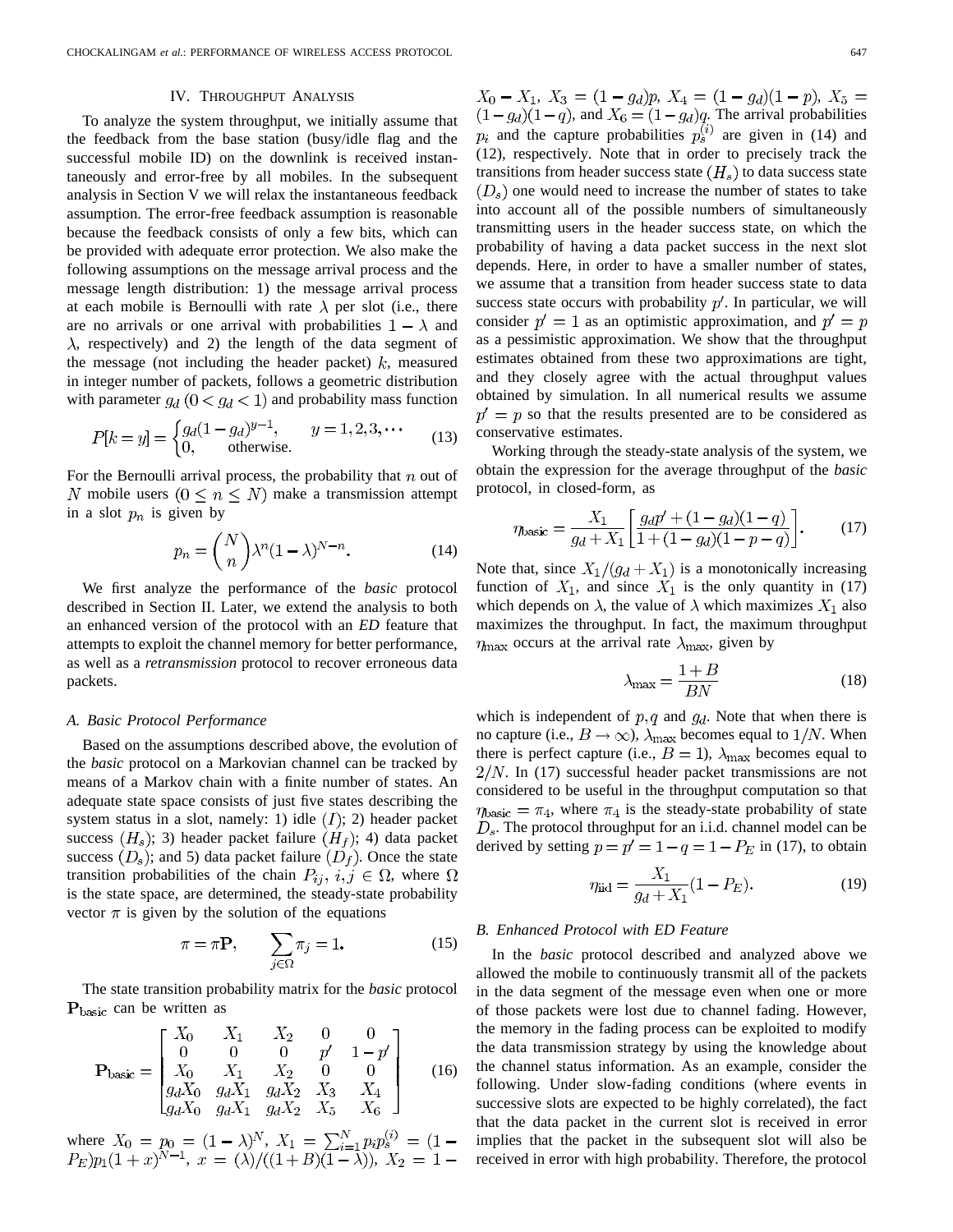rules can be modified so that, when the base station detects such a "bad" channel condition during transmission of a data segment from a mobile, it could ask that mobile to abort transmission and release the channel. This avoids the likely occurrence of subsequent errors and allows other mobiles (which may, on the other hand, experience "good" channel conditions) to transmit.

To investigate how this idea can be used to enhance the protocol performance, we analyze a simple modified version of the *basic* protocol. We refer to the modified scheme as the protocol with an *ED* feature. According to the *ED* protocol, if a packet in the data segment of the message is received in error, the base station sends out an idle flag in the next slot (instead of sending a busy flag in all  $k$  data slots, as the basic protocol would do) to prompt the mobile to terminate the ongoing data transmission. Such a strategy enables other mobiles to access the channel during those slots which otherwise could have witnessed, with high probability, loss of packets due to fading.

Note that the transition probability matrix for the *ED* protocol  $P_{ED}$  will be the same as that of the *basic* protocol [matrix  $P_{\text{basic}}$ , given by (16)], except for the transition probabilities from state  $D_f$ . In fact, for the *ED* protocol, the transition probabilities from state  $D_f$  will be the same as those from the idle state. Accordingly, the transition probability matrix for the *ED* protocol is given by

$$
\mathbf{P}_{\rm ED} = \begin{bmatrix} X_0 & X_1 & X_2 & 0 & 0 \\ 0 & 0 & 0 & p' & 1 - p' \\ X_0 & X_1 & X_2 & 0 & 0 \\ gaX_0 & gaX_1 & gaX_2 & X_3 & X_4 \\ X_0 & X_1 & X_2 & 0 & 0 \end{bmatrix}
$$
 (20)

where  $X_0, X_1, X_2, X_3$ , and  $X_4$  are as defined in Section IV-A. From (20), the throughput expression for the *ED* protocol can be derived as

$$
\eta_{\rm ED} = \frac{p'X_1}{1 - (1 - g_d)p + X_1[1 - (1 - g_d)(p - p')]}\tag{21}
$$

which, again, is maximum for  $\lambda = (1 + B)/(BN)$ .

# *C. Protocol with Retransmission of Erroneous Data Packets*

The *basic* protocol does not take any action in the event of data packet errors, i.e., data packets which are corrupted during transmission are just lost and the recovery of such errors are left to higher layer protocols. The *ED* protocol described in the previous subsection, on the other hand, reacts to packet errors by aborting the ongoing message transmission. However, in the presence of rapidly varying channels, which result in low correlation between errors in consecutive slots, the strategy of the *ED* protocol may be too wasteful, as it effectively reduces the message length and therefore decreases the overall efficiency. Another classic way of recovering errors in packet transmission is through *retransmission*. Instead of ignoring packet errors (as in the *basic* protocol) or aborting the message transmission altogether (as in the *ED* variation), a packet is retransmitted if it is received in error. In the local wireless environment under consideration, where the feedback is assumed to be instantaneous, a packet in error can be retransmitted in the immediately following slot. In this case the base station would need to send a nonbinary feedback (busy/idle/retransmit) in order to avoid a collision among a retransmission packet and header packets from other users. Thus, with the retransmission strategy, a geometric length message of L packets (with  $E[L] = 1/g_d$ ) will take L' slots to finally get through, due to possible retransmissions. Therefore, we will have

$$
L' = \sum_{j=1}^{L} Y_j
$$
 (22)

where  $Y_i$  is an integer random variable equal to the number of transmissions it takes packet  $j$  to be successfully received. Note that the first transmission of data packet  $j$ has a probability of success p for  $j > 1$ . This is because the first transmission of packet  $j$  immediately follows the successful transmission of packet  $j - 1$ . On the other hand, if the transmission is unsuccessful, then the probability that the immediately following retransmission succeeds is  $1 - q$ . Thus, for  $j > 1$ , the random variable  $Y_j$  has the following probability mass function:

$$
P[Y_j = y] = \begin{cases} p, & y = 1\\ (1 - p)q^{y - 2}(1 - q), & y > 1. \end{cases} \tag{23}
$$

The same argument applies for  $j = 1$  as well, but the probability  $p'$  is to be used instead of p in this case.

Since the use of retransmissions occurs only when a data packet is in error, the transition matrix for the protocol is the same as for the *basic* protocol except for the last row (transitions from state  $D_f$ , which corresponds to a data packet in error). In fact, after an erroneous data packet, a retransmission attempt is always performed and therefore only transitions to  $D_s$  (with probability  $1 - q$ ) or  $D_f$  (with probability  $q$ ) are allowed (in other words, a message cannot end with a failed transmission). Therefore, the transition probability matrix for the *retransmission* protocol can be written as

$$
\mathbf{P}_{\text{retx}} = \begin{bmatrix} X_0 & X_1 & X_2 & 0 & 0 \\ 0 & 0 & 0 & p' & 1 - p' \\ X_0 & X_1 & X_2 & 0 & 0 \\ gaX_0 & gaX_1 & gaX_2 & X_3 & X_4 \\ 0 & 0 & 0 & 1 - q & q \end{bmatrix} .
$$
 (24)

From the above, the throughput expression for the *retransmission* protocol can be derived as

$$
\eta_{\text{retx}} = \frac{(1-q)X_1}{g_d(1-q) + X_1[2-p-q+g_d(p-p')]}\tag{25}
$$

which also results in maximum throughput when  $\lambda =$  $(1+B)/(BN)$ . In the case of  $p' = p$ , (25) can be further simplified as

$$
\eta_{\text{retx}} = \frac{p_1(1 - P_E)(1 + x)^{N - 1}}{g_d + p_1(1 + x)^{N - 1}}\tag{26}
$$

where  $x = (\lambda) / ((1 + B)(1 - \lambda))$ , and  $p_1$  is obtained from  $(14)$  for  $n = 1$ . From (26), it can be seen that the *retransmission* protocol throughput remains independent of the Markov parameters of the channel  $p$  and  $q$ .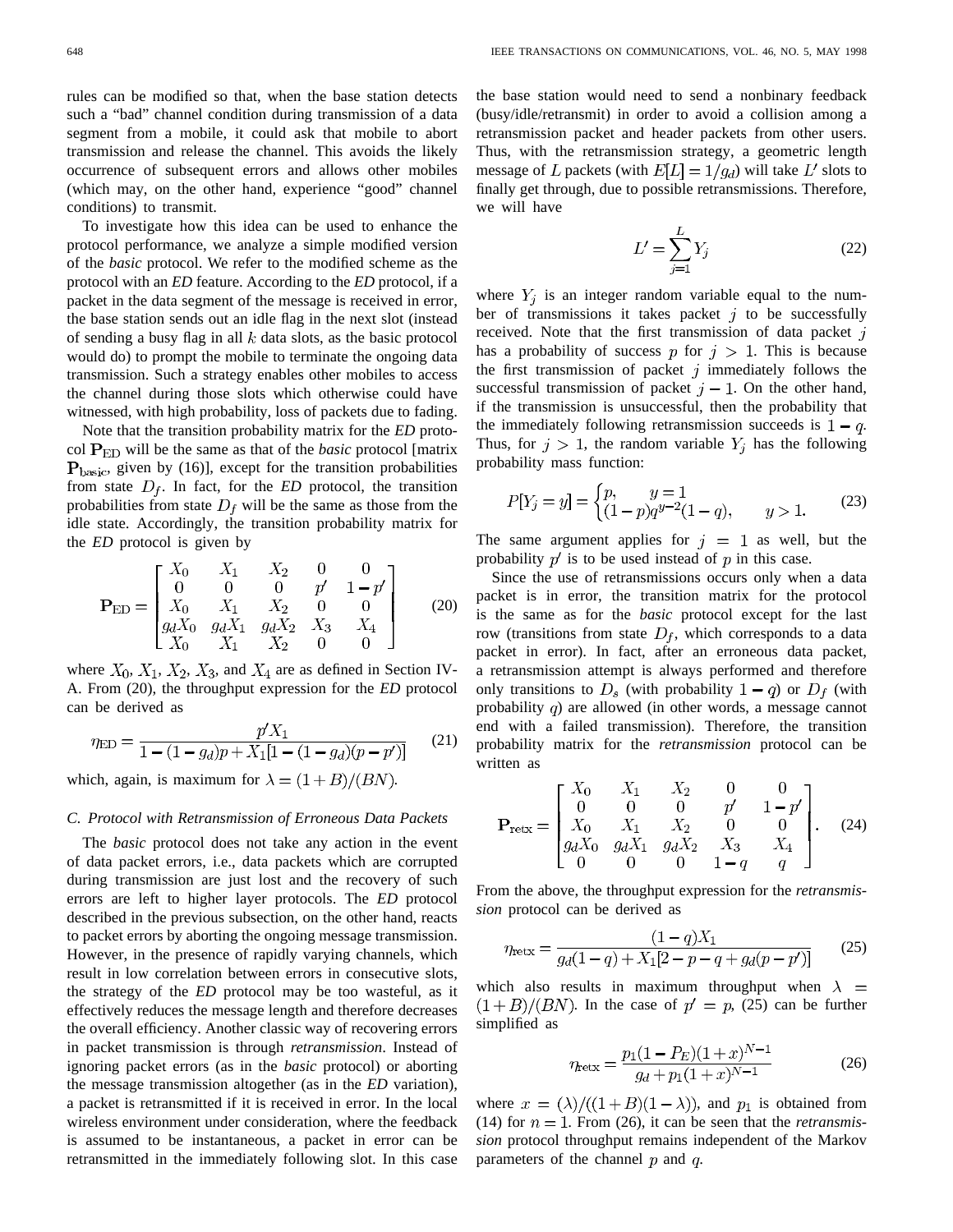Further, instead of terminating the data transmission at the first instance of a data packet failure (as in the *ED* protocol) or repeatedly sending a data packet until success (as in the *retransmission* protocol), the base station could allow the mobile to resend a lost data packet only a limited number of times (defined as a parameter  $n_r$ ), after which the mobile is asked to abort the data transmission. As can be seen, this is a generalized form of the protocol, and both *ED* and *retransmission* protocols can be thought of as special cases of this generalized form for  $n_r = 0$  and  $n_r \to \infty$ , respectively. The transition probabilities for the generalized protocol can be written exactly as for the *ED* protocol, except that the single  $D_f$  state in the *ED* case is expanded into  $(n_r + 1)$ different states; that is,  $D_f(0), D_f(1), \cdots, D_f(n_r)$ , where  $D_f(j)$  corresponds to failure of the  $(j+1)$ th transmission of a data packet. Accordingly, the state transition probability matrix for the parametrized retransmission strategy can be written as follows:

| $P'_{\text{retx}}$ |          |          |          |                |           |                  |                  |           |           |      |  |
|--------------------|----------|----------|----------|----------------|-----------|------------------|------------------|-----------|-----------|------|--|
|                    | $X_0$    | $X_1$    | $X_2$    | $\overline{0}$ | 0         | 0                | 0                | $\bullet$ | ٠         |      |  |
|                    |          | $\bf{0}$ | $\bf{0}$ | $p^{\prime}$   | $1-p'$    | $\bf{0}$         | $\bf{0}$         | $\sim$    | $\bullet$ | 0    |  |
|                    | $X_0$    | $X_1$    | $X_2$    | $\bf{0}$       | 0         | 0                | $\overline{0}$   | $\bullet$ | $\bullet$ | 0    |  |
|                    | $g_dX_0$ | $g_dX_1$ | $g_dX_2$ | $X_3$          | $X_4$     | 0                | $\boldsymbol{0}$ | $\bullet$ | $\bullet$ | 0    |  |
|                    | 0        | 0        | 0        | $1-q$          | 0         | q                | $\bf{0}$         | $\bullet$ | ٠         | 0    |  |
|                    | 0        | 0        | 0        | $1-q$          | 0         | $\boldsymbol{0}$ | $\overline{q}$   | ٠         | $\bullet$ | 0    |  |
|                    | ٠        | ٠        | ٠        | ٠              | $\bullet$ | ٠                |                  |           |           | ٠    |  |
|                    | ٠        | ٠        | ٠        | ٠              | ٠         | ٠                |                  |           |           | ٠    |  |
|                    |          |          | 0        | $1-q$          | 0         | 0                | 0                | $\bullet$ | $\bullet$ | q    |  |
|                    | $X_0$    | $X_1$    | $X_2$    | 0              | 0         | 0                | 0                | $\bullet$ | $\bullet$ |      |  |
|                    |          |          |          |                |           |                  |                  |           |           | (27) |  |

#### *C. Results and Discussion*

In Fig. 1, the throughput performance of the different versions of the access protocol obtained from (17), (19), (21), and (25) is plotted versus the message arrival rate  $\lambda$  under no capture condition (i.e.,  $B \rightarrow \infty$ ) and for  $N = 10$  users. A  $g_d$ value of 0.1, corresponding to an average message length of ten packets per message (not including the header), is used. Plots are shown for uplink fading margins  $F$  of 5 and 10 dB. For the *basic*, *ED*, and *retransmission* protocols, a normalized Doppler bandwidth  $f_D T$  of 0.02 (representing slow fading) is chosen. The extreme case of i.i.d. packet errors with the same marginal error rate is also plotted for comparison. The effect of varying the normalized values of the Doppler bandwidth  $f_D T$ , the uplink fading margin F, and the average message length  $1/g_d$  is illustrated in the subsequent graphs (Figs. 2–4) for the case of no capture. In Figs. 1–4 the solid lines represent the analytical results obtained from the throughput expressions, whereas the markers represent simulation points. As mentioned earlier, in computing the analytical results we computed the throughput by choosing  $p' = p$ . This is a good approximation for all of the protocols considered because, over a range of values of different parameters, the estimated throughputs were found to be at most 2%–2.5% worse than optimistic throughputs obtained by using  $p' = 1$ . Further, the results obtained by explicit simulation of the protocols on a correlated fading channel are seen to be in close agreement with the



Fig. 1. Throughput  $\eta$  versus message arrival rate  $\lambda$ .  $N = 10$ ,  $q_d = 0.1$ ,  $f_D T = 0.02$ , no capture, instantaneous and error-free feedback.

analytical results. The correlated Rayleigh-fading channel was simulated using the method proposed by Jakes [5].

From Fig. 1 we observe the following. As was analytically computed, for all three protocol schemes (*basic/ED/retransmission*) and both channel models (slow fading/i.i.d.), the maximum achievable throughput occurs when  $\lambda = 1/N$ , and this gives good robustness against either possible variations or wrong estimates of the channel parameters. Even with a small uplink fading margin of 5 dB, the *basic* protocol is found to offer a maximum throughput of about 0.631 successful data packets per slot. The *ED* protocol is found to perform better than both the *basic* and the *retransmission* protocols (e.g., maximum throughput of 0.673 for the *ED* protocol against 0.631 for the *basic* protocol and 0.579 for the *retransmission* protocol). This was to be expected, because the fading rate considered is small (i.e.,  $f_D T = 0.02$ ), and the *basic* protocol allows the mobiles to transmit all of the data packets in a message without any break, even under deep-fade situations. On the other hand, if a mobile encounters a deep fade during its data segment transmission, the *ED* protocol releases the channel from that mobile and allows other mobiles to access the channel, thereby increasing the channel utilization efficiency. Further, for the considered  $f_D T$  value of 0.02, it is also reasonable for the *retransmission* protocol to perform more poorly than both the *basic* and the *ED* protocols because the high burstiness of the packet errors at  $f_D T = 0.02$  would cause the *retransmission* protocol to use more slots for resending the erroneous packets. However, at high values of  $f_D T$ , as seen from Fig. 2, the *retransmission* protocol performs better than the *basic* and *ED* protocols. When the uplink fading margin is 10 dB, the relative performance of all three protocols remains the same but the actual differences in performance become smaller. For example, the maximum throughput for the *basic*, *ED*, and *retransmission* protocols are 0.728, 0.742, and 0.704, respectively.

A comparison between the performance predictions of an i.i.d. channel model and the Markov-fading model is also made in Fig. 1. It is seen that the i.i.d. model provides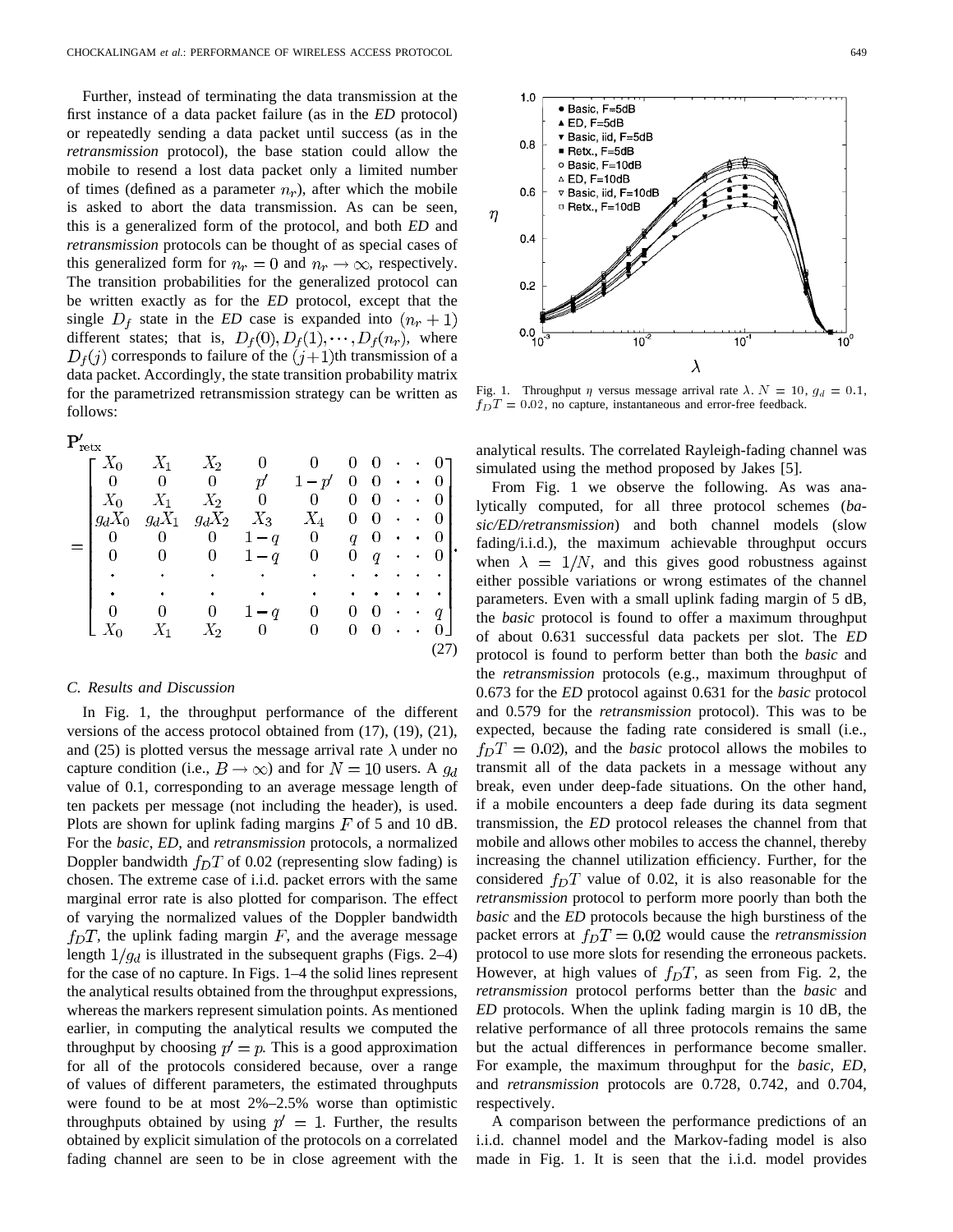

Fig. 2. Maximum throughput  $\eta_{\text{max}}$  versus normalized Doppler bandwidth  $f_{D}T$ .  $N = 10$ ,  $g_{d} = 0.1$ , no capture,  $\lambda = 1/N$ , instantaneous and error-free feedback.

a pessimistic estimate of the throughput performance compared to the Markov model under slow-fading conditions (i.e.,  $f_D T = 0.02$ ). However, it has been found that for fast-fading conditions (e.g.,  $f_D T = 1$ ), both the i.i.d. and Markov models tend to produce close performance results. It is further noted that the first-order Markov approximation of the fading process is quite accurate, since the results computed through Markov analysis closely agree with those obtained by direct simulation of the protocol and the fading process.

Fig. 2 illustrates the effect of varying  $f_D T$  on the maximum achievable throughput for the *basic*, *ED*, and *retransmission* protocols at  $g_d = 0.1, N = 10, B \rightarrow \infty$ , and  $\lambda = 1/N$ . As seen earlier, the *ED* protocol performs better than both the *basic* and the *retransmission* protocols for small values of  $f_D T$  (e.g., < 0.08 for  $F = 5$  dB), whereas at high values of  $f_D T$  (i.e., for weaker correlation between packet errors), the *retransmission* protocol performs better than the *basic* and *ED* protocols. This performance crossover is due to the fact that at high values of  $f_D T$ , each packet during the data segment transmission would experience a nearly i.i.d. success/failure event, and terminating the data transmission in the event of a single packet failure (as done in the *ED* protocol) reduces the average number of packet success events during the data segment transmission. This observation suggests that the *ED* protocol is suited for networks supporting many slowly moving users (e.g., local area environment) and that the *retransmission* protocol is more suited for networks supporting many fast-moving users (e.g., cellular environment).

Fig. 3 shows the effect of varying the uplink fading margin  $F$  on the throughput performance of the protocols when  $N = 10$ ,  $g_d = 0.1$ ,  $B \to \infty$ ,  $\lambda = 1/N$ , and  $f_pT = 0.02$ . At low fading margins, the *ED* protocol performs markedly better than the other protocols. At high fading margins (e.g.,  $>15$  dB), all of the protocols tend to perform almost the same. However, over a typical range of uplink fading margins (5–10 dB), the *ED* protocol shows noticeable improvements over the *basic* and *retransmission* protocols under slow-fading conditions. Fig. 4 shows the effect of increasing the average



Fig. 3. Maximum throughput  $\eta_{\text{max}}$  versus uplink fading margin F in dB.  $N = 10$ ,  $g_d = 0.1$ , no capture,  $\lambda = 1/N$ ,  $f_D T = 0.02$ , instantaneous and error-free feedback.



Fig. 4. Maximum throughput  $\eta_{\text{max}}$  versus average message length  $1/g_d$ .  $N = 10$ ,  $f_D T = 0.02$ , no capture,  $\lambda = 1/N$ , instantaneous and error-free feedback.

message length  $1/g_d$  on the throughput. It can be seen that the throughput improves for smaller values of  $g_d$ , i.e., for longer message lengths. This suggests that the protocol is suitable for messaging applications like file transfers, etc. However, the increased throughput for large message sizes will come at the expense of increased delay performance of the protocols [13].

The effect of header packet capture on the maximum throughput performance of all of the protocols is illustrated in Fig. 5 for fading margins of 5 and 10 dB at an  $f_D T$  value of 0.02. In the case of the *basic* protocol with 5-dB fading margin, the maximum achievable throughput increases from 0.631 under no capture (e.g.,  $B = 30$  dB) to 0.726 under perfect capture (i.e.,  $B = 0$  dB). This is about a 15% increase in the maximum achievable throughput due to the header packet capture phenomenon. For the same set of conditions, the *ED* protocol resulted in an 18% increase (0.673 to 0.795) in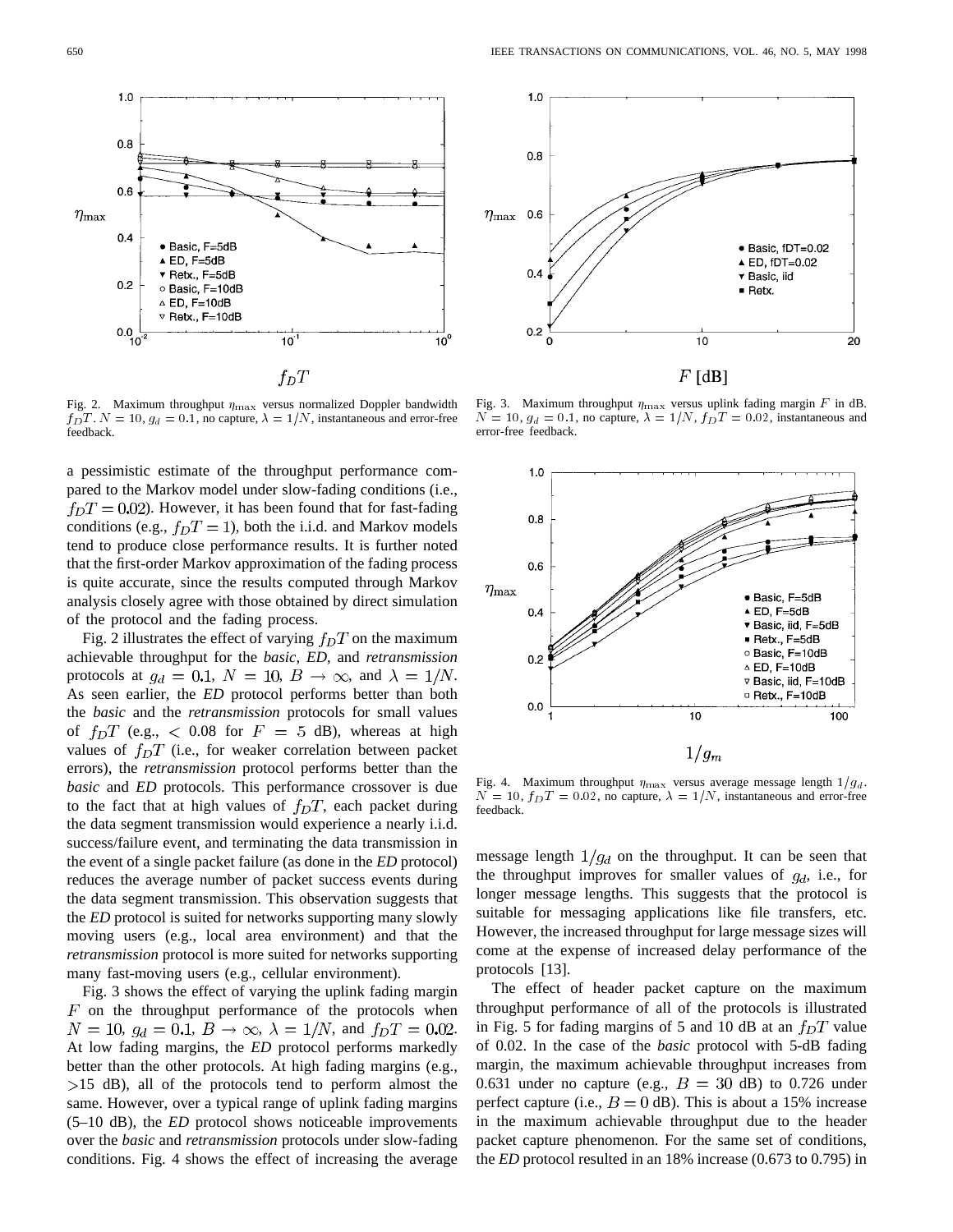

Fig. 5. Maximum throughput  $\eta_{\text{max}}$  versus capture threshold  $B$  in dB.  $N = 10$ ,  $g_d = 0.1$ ,  $\lambda = (1 + B)/BN$ ,  $f_D T = 0.02$ , instantaneous and error-free feedback.



Fig. 6. Maximum throughput  $\eta_{\text{max}}$  versus normalized Doppler bandwidth  $f_D T$ . Parameterized retransmission  $(n_r = 0, 1, 2, 5, 10, \infty), N = 10$ ,  $g_d = 0.1, F = 5$  dB,  $\lambda = 1/N$ , no capture, instantaneous and error-free feedback.

maximum throughput and the *retransmission* protocol resulted in an increase of about 11% (0.579 to 0.645).

In Fig. 6, maximum throughput performance curves are plotted for the *parameterized retransmission* strategy as a function of  $f_D T$  for  $F = 5$  dB and no capture. These curves are obtained by solving (27) for different values of the parameter  $n_r$  (i.e., 1, 2, 5, 10). The performance of *ED* and *retransmission* protocols are also plotted as limiting cases when  $n_r = 0$  and  $n_r \rightarrow \infty$ , respectively. As observed earlier, the *ED* protocol performs best when the fading is slow and worst when fading is fast. Under fastfading conditions (e.g.,  $f_D T > 0.1$ ), it is interesting to see that the performance improves significantly compared to the *ED* protocol even if only one retransmission  $(n_r = 1)$  is allowed for the lost data packet recovery. In fact, just two or three retransmissions are adequate to establish almost the same performance as the *retransmission* protocol under fastfading conditions. Even in slow fading  $(f_D T < 0.1)$ , the *parameterized retransmission* strategy performs well, close to the *ED* protocol's performance, which is best in slow fading. In summary, a *parameterized retransmission* strategy which allows a maximum of two or three retransmissions is found to result in good performance over the range of mobile speeds of interest.

We further note here that in all of the analyses presented above, it has been assumed that when a header packet error occurs, the header is simply dropped and the message is regenerated as a new arrival according to a Bernoulli process. A more comprehensive analytical model which considers retransmission of lost header packets by allowing the mobile users to be either in a *backlogged* state or *nonbacklogged* state is studied in [13]. The results in [13] are qualitatively similar to those presented in this paper.

## V. EFFECT OF PROPAGATION AND PROCESSING DELAYS

The instantaneous feedback (i.e., zero propagation and processing delay) assumed in the previous section can be valid in situations where the delays due to propagation and processing are very small compared to the slot duration. However, this assumption may not be always valid, particularly when high data rate transmissions are considered. In this section we analyze the performance of the *basic*, *ED*, and *retransmission* protocols when the feedback is not instantaneous. Analyzing the protocol performance for any general value of delay, when it spans multiple slot intervals, appears difficult (the state space quickly becomes too large). However, in local wireless environments propagation delays are small so that consideration of propagation and processing delays spanning at most one slot interval seems adequate. Here, we derive approximate expressions for the throughput performance when the propagation and processing delay spans *one slot interval*. Simulations show that the approximate analytical predictions are fairly accurate.

In the case of nonzero propagation and processing delay, following a header packet transmission, the mobile waits for the busy/idle feedback from the base station. It does not send any data packet in the slots that elapse between the header transmission and the receipt of the feedback. These *vulnerable slots* are sensed as idle by other mobiles which may send their header packets in those slots. However, if the feedback received immediately following the vulnerable slot(s) is a busy flag along with the successful mobile ID, then the mobiles which sent header packets in the vulnerable slot(s) will stop and attempt later. The successful mobile will then send the data packets following the rules of the particular protocol. In the case of the *basic* protocol, the base station would set the  $k$  slots following the vulnerable slot(s) as busy, over which the mobile sends all of its  $k$  data packets. In the case of the  $ED$  protocol, if the base station encounters a packet error in the ongoing data transmission, it sends out an idle flag, thus requiring the mobile to terminate the data transmission. However, because of the delay, there will be a time lag (equal to the number of vulnerable slots) in the actual termination of data transmission at the mobile. In the case of the *retransmission* protocol, for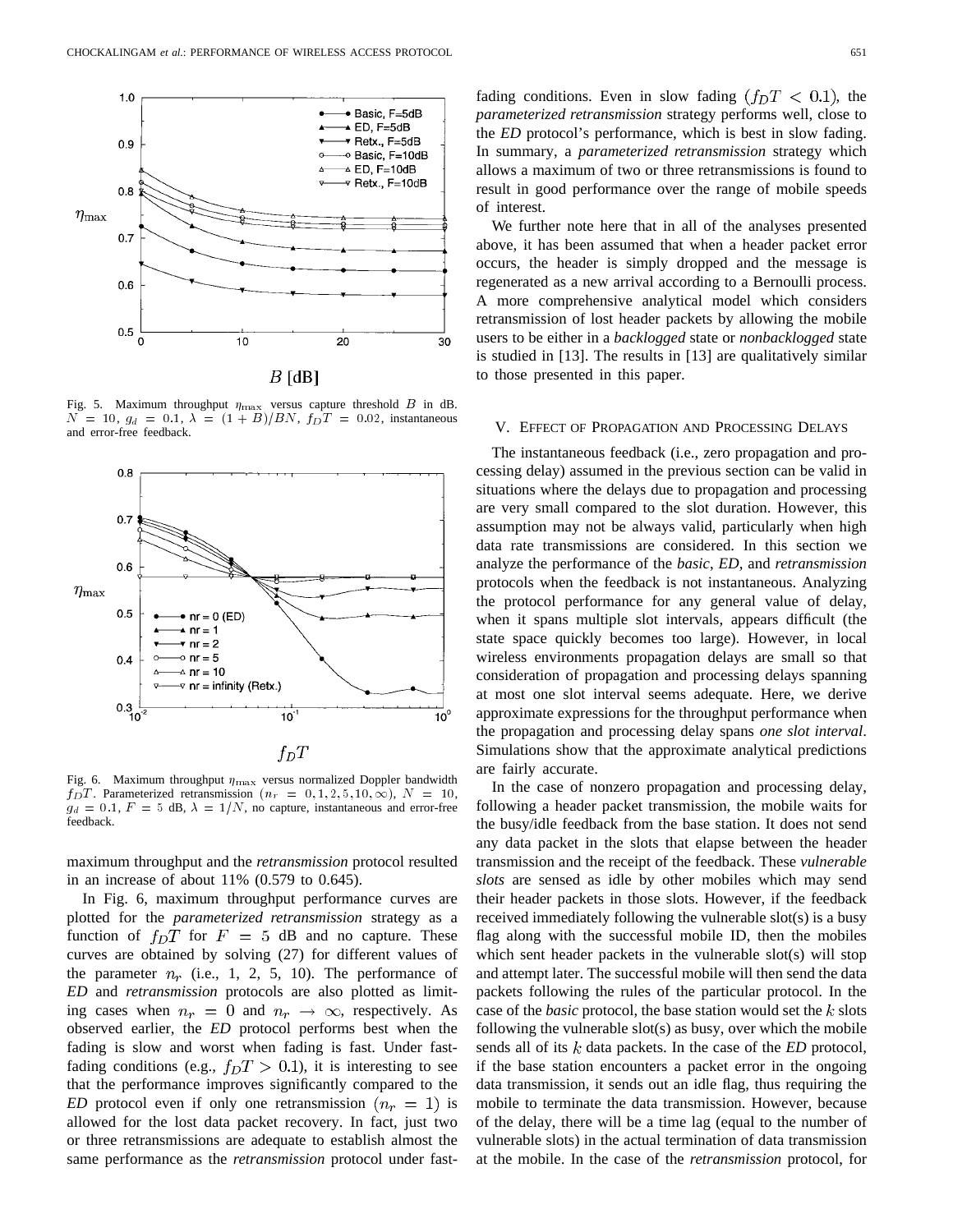each data packet that was received in error, the base station sends out a retransmit flag to enable recovery of those lost data packets. In addition, the base station has to *force* the slot next to the last data packet (i.e., the  $k$ th data packet, where  $k$  is the number of packets in the data segment) transmission slot to go unused (i.e., nobody is allowed to send header packets in that slot). This has to be done because of the time lag experienced by the mobile in knowing whether it has to retransmit the last data packet or not. Thus, in the *retransmission* protocol the slot following the successful last data packet slot is always wasted.

In the following we provide the throughput analysis for the case where the number of vulnerable slots is one. To make the analysis tractable, we make the following simplifying assumption. Even if there is no header success in the slot prior to a vulnerable slot, the other mobiles which sent header packets in the vulnerable slot are instructed by the base station to stop immediately and postpone their attempts to a later time, thus ignoring a possible header success in the vulnerable slot. By forcing this constraint, the slot following the vulnerable slot is either used for data packet transmission by a mobile whose header succeeded in the slot prior to the vulnerable slot, or is available as an idle slot for all of the mobiles to contend.

With the above assumption, the following seven different states are adequate to represent the state space for the *basic* protocol: 1) idle; 2) header packet success; 3) header packet failure; 4) vulnerable slot following a header success; 5) vulnerable slot following a header failure; 6) data packet success; and 7) data packet failure. From the header packet success state (state 2), the system moves to state 4 with probability one. Likewise, the system moves from state 3 to state 5 with probability one. The probability of a data packet success/failure in the slot next to the vulnerable slot is obtained as the two-step transition probability from the slot in which the header was sent, given by the appropriate entry of  $\mathbf{M}_{c}^{2}$ . In other words, from state 4, the system moves to states 6 and 7 with probabilities  $X_7 = p^2 + (1-p)(1-q)$  and  $X_8 = p(1-p)+(1-p)q$ , respectively. Note that state 4 does not specify the channel status in the vulnerable slot so that the most recent information available about the channel relates to the previous slot. Thus, the state transition probability matrix for the *basic* protocol with one-slot propagation and processing delay  $P_{\text{basic}}^{(d)}$  can be written as

$$
\mathbf{P}_{\text{basic}}^{(d)} = \begin{bmatrix} X_0 & X_1 & X_2 & 0 & 0 & 0 & 0 \\ 0 & 0 & 0 & 1 & 0 & 0 & 0 \\ 0 & 0 & 0 & 0 & 1 & 0 & 0 \\ 0 & 0 & 0 & 0 & 0 & X_7 & X_8 \\ X_0 & X_1 & X_2 & 0 & 0 & 0 & 0 \\ g_d X_0 & g_d X_1 & g_d X_2 & 0 & 0 & X_3 & X_4 \\ g_d X_0 & g_d X_1 & g_d X_2 & 0 & 0 & X_5 & X_6 \end{bmatrix} \quad (28)
$$

and the throughput is obtained as

$$
\eta_{\text{basic}}^{(d)} = \pi_6. \tag{29}
$$

In the case of the *ED* protocol, states 1–5 remain the same as states 1–5 in the *basic* protocol state space. However,



Fig. 7. Throughput  $\eta$  versus message arrival rate  $\lambda$ .  $N = 10$ ,  $g_d = 0.1$ ,  $f_D T = 0.02$ ,  $F = 5$  dB, no capture, error-free feedback, one-slot propagation and processing delay.

because of the termination of data transmission following a data packet failure, the data packet success state and the data packet failure state in the *basic* protocol are to be expanded into four different states, namely, data packet success state following a data packet failure (state 6), data packet success state not following a data packet failure (state 7), data packet failure state following a data packet failure (state 8), and data packet failure state not following a data packet failure (state 9). Thus, a total of nine different states are needed to adequately describe the *ED* protocol state space. The state transition probability matrix for the *ED* protocol with one-slot propagation and processing delay  $P_{\text{ED}}^{(d)}$  can be written as

$$
\mathbf{P}_{\rm ED}^{(d)} = \begin{bmatrix} X_0 & X_1 & X_2 & 0 & 0 & 0 & 0 & 0 & 0 \\ 0 & 0 & 0 & 1 & 0 & 0 & 0 & 0 & 0 \\ 0 & 0 & 0 & 0 & 1 & 0 & 0 & 0 & 0 \\ 0 & 0 & 0 & 0 & 0 & 0 & X_7 & 0 & X_8 \\ X_0 & X_1 & X_2 & 0 & 0 & 0 & 0 & 0 & 0 \\ X_0 & X_1 & X_2 & 0 & 0 & 0 & 0 & 0 & 0 \\ g_d X_0 & g_d X_1 & g_d X_2 & 0 & 0 & 0 & 0 & 0 & 0 \\ g_d X_0 & g_d X_1 & g_d X_2 & 0 & 0 & X_5 & 0 & X_6 & 0 \end{bmatrix}
$$
 (30)

and the throughput of the *ED* protocol is obtained as

$$
\eta_{\rm ED}^{(d)} = \pi_6 + \pi_7. \tag{31}
$$

Finally, 12 different states are needed to describe the *retransmission* protocol state space. Because the slot next to the successful last data packet slot is forcefully wasted in the *retransmission* protocol, the idle state is expanded into two separate states, namely, idle state following a data packet failure (state 1), and idle state not following a data packet failure (state 2). States 3–6 in the *retransmission* protocol state space are the same as states 2–5 of the *basic* and *ED* protocols' state space. Also, the data success and data failure states in the *basic* protocol need to be expanded into six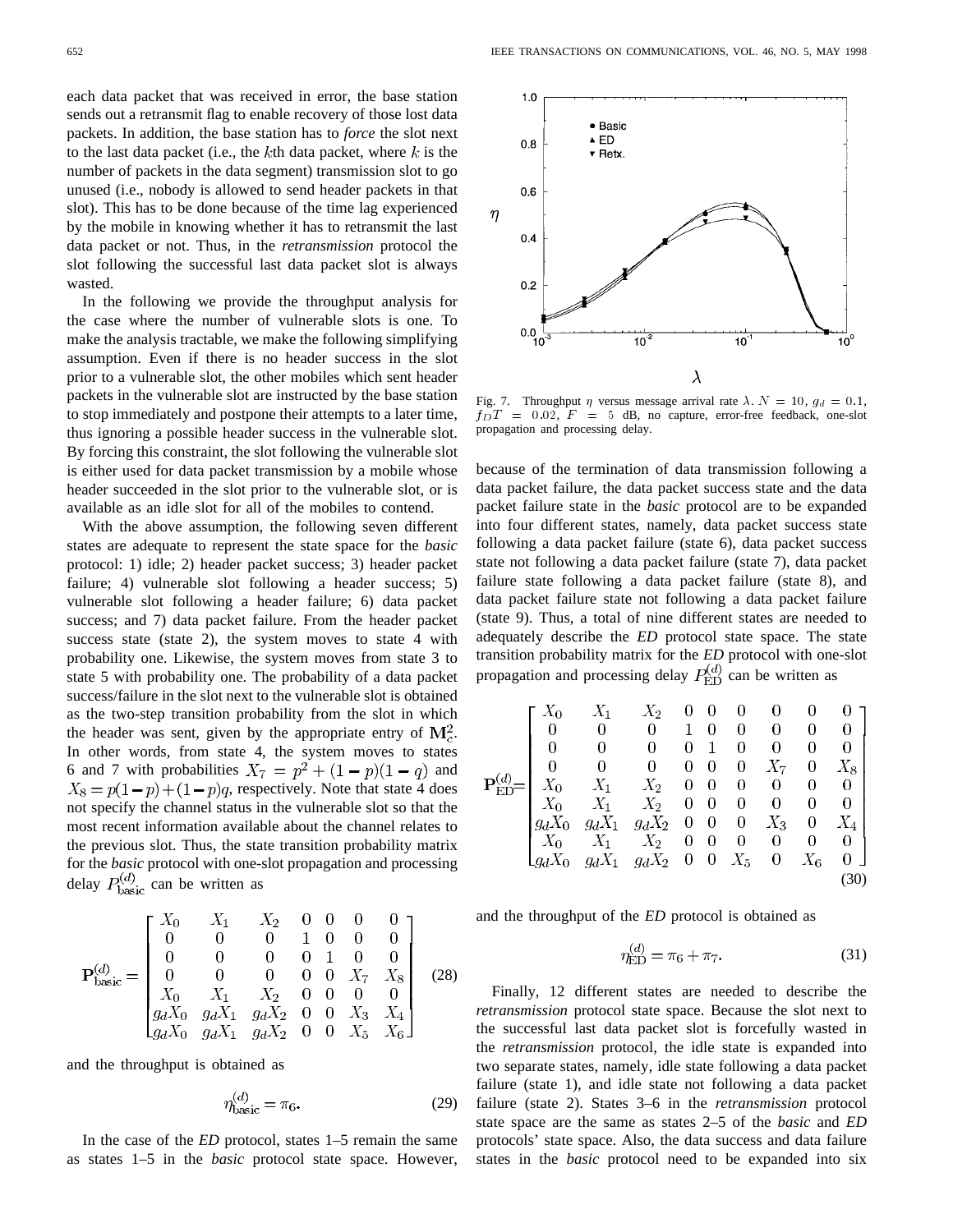

Fig. 8. Throughput  $\eta$  versus message arrival rate  $\lambda$ .  $N = 10$ ,  $g_d = 0.1$ ,  $f_D T = 0.02$ ,  $F = 5$  dB, no capture, error-free feedback, zero and one-slot propagation and processing delay.

different states, namely, data packet success state: a) following a data packet failure (state 7); b) following an idle (state 8); and c) following neither data packet failure nor idle (state 9); and data packet failure state: a) following a data packet failure (state 10); b) following an idle (state 11); and c) following neither data packet failure nor idle (state 12). With these 12 different states, the state transition probability matrix for the *retransmission* protocol with one-slot propagation and processing delay  $P_{\text{retx}}^{(a)}$  can be written as in (32), shown at the bottom of the page, where and  $X_{10} = q^2 + (1 - q)(1 - p)$ . The throughput of the *retransmission* protocol is obtained as

$$
\eta_{\text{retx}}^{(d)} = \pi_7 + \pi_8 + \pi_9. \tag{33}
$$

The throughput performance of the *basic*, *ED*, and *retransmission* protocols with one-slot propagation and processing delay as computed by solving (28), (30), and (32) are plotted in Fig. 7. The parameters used for these plots are  $N = 10$ ,  $g_d = 0.1, F = 5$  dB,  $B \rightarrow \infty$ , and  $f_D T = 0.02$ . The results generated by explicit simulations without any



Fig. 9. Throughput  $\eta$  versus message arrival rate  $\lambda$ .  $N = 10$ ,  $g_d = 0.1$ ,  $f_D T = 0.64$ ,  $F = 5$  dB, no capture, error-free feedback, zero and one-slot propagation and processing delay.

simplifying assumption are also plotted (in markers). In the analysis, header success events in vulnerable slots are ignored, whereas in the simulations, the event of a header success in the vulnerable slot and subsequent data packet transmission is allowed. It is seen from Fig. 7 that both analysis and simulation results agree very well for all three protocols. A comparison of the throughput performance of the three protocols for zero- and one-slot propagation and processing delay is provided in Figs. 8 (for slow fading,  $f_D T = 0.02$ ) and Fig. 9 (for fast fading,  $f_D T = 0.64$ ). The one-slot propagation and processing delay case is typically found to result in about 13%–20% degradation in the maximum throughput compared to the zero propagation and processing delay case.

# VI. CONCLUSION

We analyzed the throughput performance of a wireless media access protocol, taking into account the effect of correlated multipath channel fading, capture, and propagation and processing delays. The paper mainly focused on analyzing the effect and exploitation of the channel correlation. For efficient access on the uplink, the protocol made use of

$$
\mathbf{P}_{\text{retx}}^{(d)} = \begin{bmatrix} 0 & 0 & 0 & 0 & 0 & 0 & 0 & X_9 & 0 & 0 & X_{10} & 0 \\ 0 & X_0 & X_1 & X_2 & 0 & 0 & 0 & 0 & 0 & 0 & 0 & 0 \\ 0 & 0 & 0 & 0 & 1 & 0 & 0 & 0 & 0 & 0 & 0 & 0 \\ 0 & 0 & 0 & 0 & 0 & 1 & 0 & 0 & 0 & 0 & 0 & 0 \\ 0 & X_0 & X_1 & X_2 & 0 & 0 & 0 & 0 & 0 & 0 & 0 & 0 \\ 0 & 0 & 0 & 0 & 0 & 0 & 0 & 0 & 0 & 0 & 0 & 0 \\ 0 & 1 & 0 & 0 & 0 & 0 & 0 & 0 & 0 & 0 & 0 & 0 \\ 0 & g_d & 0 & 0 & 0 & 0 & 0 & 0 & 0 & 0 & 0 & 0 \\ 0 & 0 & 0 & 0 & 0 & 0 & 0 & 0 & X_3 & 0 & 0 & X_4 \\ 0 & 0 & 0 & 0 & 0 & 0 & 0 & 0 & 0 & 0 & 0 & 0 \\ 1 & 0 & 0 & 0 & 0 & 0 & 0 & 0 & 0 & 0 & 0 & 0 \\ g_d & 0 & 0 & 0 & 0 & 0 & X_5 & 0 & 0 & X_6 & 0 & 0 \end{bmatrix}.
$$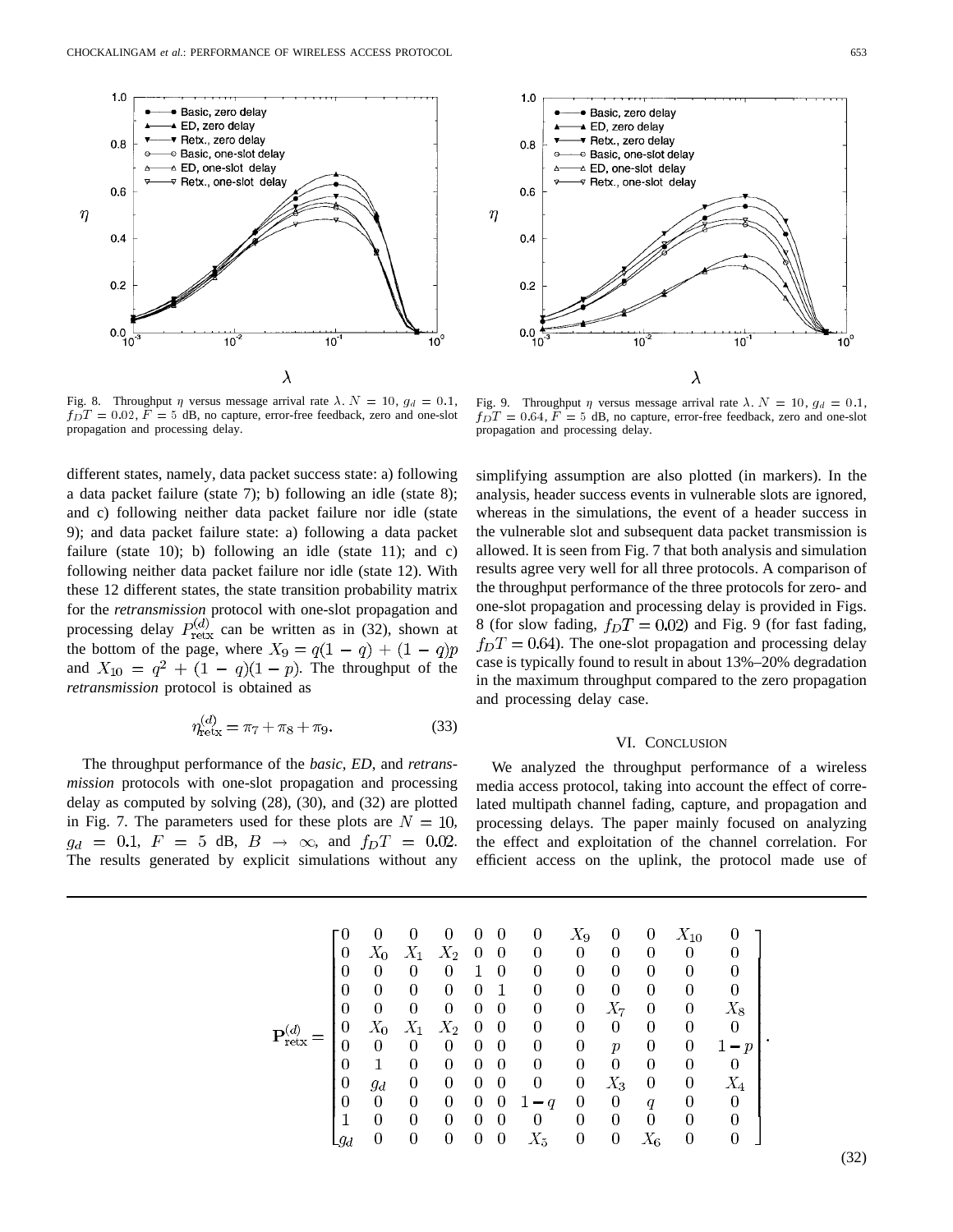the uplink channel status information, which was conveyed to the mobiles through a busy/idle flag broadcast on the downlink. A first-order Markov model was used to describe the packet success/failure process on the correlated Rayleighfading channel. A closed-form expression for the throughput was derived by modeling the system as a Markov chain. The analytical results obtained through the first-order Markov approximation of the channel were compared to those obtained from an i.i.d. channel model. The Markovian-fading channel model provided better performance results than the i.i.d. channel model. Simulations showed that a first-order Markov approximation of the fading process is quite accurate. An enhanced protocol with an error detect feature, taking advantage of the channel memory, was proposed and shown to improve performance under slow-fading conditions. The protocol with a retransmission feature to recover erroneous data packets was found to perform best under fast-fading conditions. Further, a parameterized retransmission strategy which allows a maximum of two or three retransmissions was shown to result in good performance over the range of mobile speeds of interest. The header packet capture phenomenon was shown to result in about 11%–18% improvement in system throughput under slowfading conditions. A simplified analysis was carried out to show the effect of nonzero propagation and processing delay on the throughput performance of the access protocols. A propagation and processing delay of one slot duration was shown to result in about 13%–20% degradation in maximum throughput compared to zero propagation and processing delay. Finally, it is noted that priority and fairness are important issues in access protocols. Extensions of the current analysis to address the priority and fairness issues are left for future investigation.

#### **REFERENCES**

- [1] N. D. Wilson, R. Ganesh, K. Joseph, and D. Raychaudhuri, "Packet CDMA versus dynamic TDMA for multiple access in an integrated voice/data PCN," *IEEE J. Select. Areas Commun.*, vol. 11, pp. 870–884, 1993.
- [2] F. Borgonovo, M. Zorzi, L. Fratta, V. Trecordi, and G. Bianchi, "Capture-division packet access for wireless personal communications," *IEEE J. Select. Areas Commun.*, vol. 14, pp. 609–623, May 1996.
- [3] X. Qiu and V. O. K. Li, "Dynamic reservation multiple access (DRMA): A new multiple access scheme for personal communication system," *Wireless Networks*, vol. 2, pp. 117–128, June 1996.
- [4] R. H. Clarke, "A statistical theory of mobile radio reception," *Bell Syst. Tech. J.*, vol. 47, pp. 957–1000, July 1968.
- [5] W. C. Jakes, Jr., *Microwave Mobile Communications*. New York: Wiley, 1974.
- [6] H. S. Wang and P. C. Chang, "On verifying the first-order Markovian assumption for a Rayleigh fading channel model," *IEEE Trans. Veh. Technol.*, vol. 45, pp. 353–357, May 1996.
- [7] M. Sajadieh, F. R. Kschischang, and A. Leon-Garcia, "A block memory model for correlated Rayleigh fading channels," in *Proc. IEEE ICC'96*, Dallas, TX, June 1996, pp. 282–286.
- M. Zorzi, R. R. Rao, and L. B. Milstein, "On the accuracy of a firstorder Markov model for data transmission on fading channels," in *Proc. IEEE ICUPC'95*, Tokyo, Japan, Nov. 1995, pp. 211–215.
- [9] A. Chockalingam, L. B. Milstein, and M. Zorzi, "Performance of a wireless media access protocol on a Markovian fading channel," in *Proc. IEEE GLOBECOM'96*, London, U.K., Nov. 1996, pp. 1769– 1773.
- [10] D. Bertsekas and R. Gallager, *Data Networks*. Englewood Cliffs, NJ: Prentice-Hall, 1987.
- [11] B. Ramamurthy, A. A. M. Saleh, and D. J. Goodman, "Perfectcapture ALOHA for local radio communications," *IEEE J. Select. Areas Commun.*, vol. SAC-5, pp. 806–814, June 1987.
- [12] M. Zorzi and R. R. Rao, "Capture and retransmission control in mobile radio," *IEEE J. Select. Areas Commun.*, vol. 12, pp. 1289–1298, Oct. 1994.
- [13] A. Chockalingam, W. Xu, M. Zorzi, and L. B. Milstein, "Throughputdelay analysis of a multichannel wireless access protocol in the presence of fading and capture," submitted for publication.



**A. Chockalingam** (S'92–M'93) was born in Rajapalayam, India. He received the B.E. (hons.) degree in electronics and communication engineering from the P.S.G. College of Technology, Coimbatore, India, in 1984, the M.Tech. degree with specialization in satellite communications from the Indian Institute of Technology, Kharagpur, India, in 1985, and the Ph.D. degree in electrical communication engineering from the Indian Institute of Science, Bangalore, India, in 1993. His Ph.D. thesis work involved design and performance evaluation of me-

dia access protocols for wireless networks.

During 1986–1993 he was with the Transmission Research and Development Division, Indian Telephone Industries, Ltd., Bangalore, India, where he was involved in a range of R&D projects including VSAT networks using TDMA and CDMA, forward-error correction, and variable-rate PSK modem implementations using ASIC and DSP technologies. From December 1993 to May 1996 he was a Postdoctoral Fellow/Assistant Project Scientist with the Department of Electrical Communication Engineering, University of California—San Diego, La Jolla, CA, where he conducted research in CDMA wireless communications. He was a Communication Systems Consultant to CommQuest Technologies, Inc., Encinitas, CA, during 1994–1995. Since May 1996 he has been with Qualcomm, Inc., San Diego, CA, where he is currently a Manager and a Senior Systems Engineer, working in the area of modeling and performance evaluation of DS-CDMA wireless communication systems. His research interests lie in the area of wireless networks and digital communication systems.

Dr. Chockalingam is a recipient of the Communication Devices India, Ltd. (CDIL) Award for a paper published in the *IETE Journal*.

**Michele Zorzi** (S'89–M'95–SM'98), for photograph and biography, see p. 356 of the March 1998 issue of this TRANSACTIONS.



**Laurence B. Milstein** (S'66–M'68–SM'75–F'85) received the B.E.E. degree from the City College of New York, NY, in 1964, and the M.S. and Ph.D. degrees in electrical engineering from the Polytechnic Institute of Brooklyn, Brooklyn, NY, in 1966 and 1968, respectively.

From 1968 to 1974 he was with the Space and Communications Group, Hughes Aircraft Company, and from 1974 to 1976 he was with the Department of Electrical and Systems Engineering, Rensselaer Polytechnic Institute, Troy, NY. Since 1976 he has

been with the Department of Electrical and Computer Engineering, University of California—San Diego, La Jolla, CA, where he is a Professor and former Department Chairman, working in the area of digital communication theory with special emphasis on spread-spectrum communication systems. He has also been a Consultant to both government and industry in the areas of radar and communications.

Dr. Milstein was an Associate Editor for Communication Theory for the IEEE TRANSACTIONS ON COMMUNICATIONS, an Associate Editor for Book Reviews for the IEEE TRANSACTIONS ON INFORMATION THEORY, and an Associate Technical Editor for the *IEEE Communications Magazine*. He is currently the Editor-in-Chief of the IEEE JOURNAL ON SELECTED AREAS IN COMMUNICATIONS. He was the Vice President for Technical Affairs in 1990 and 1991 of the IEEE Communications Society, and has been a member of the Board of Governors of both the IEEE Communications Society and the IEEE Information Theory Society. He is also a member of Eta Kappa Nu and Tau Beta Pi.